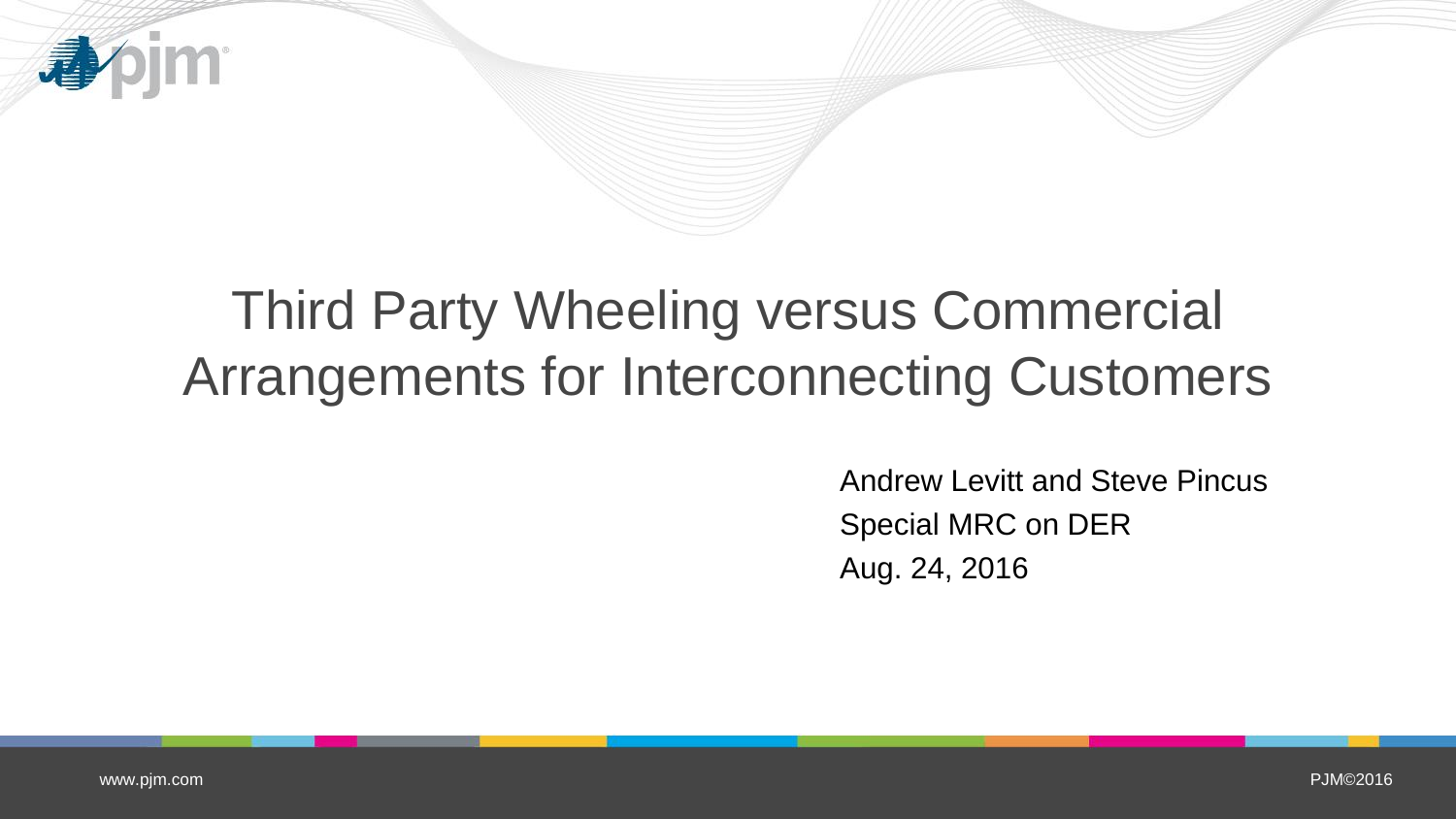

## Third Party Ownership Infeasible

#### **Generation Metered Wholesale Sales**

#### **Electric Distribution Company**



Power exports past this meter to participate in PJM wholesale market



**Third Party Ownership**

## **Not Allowed**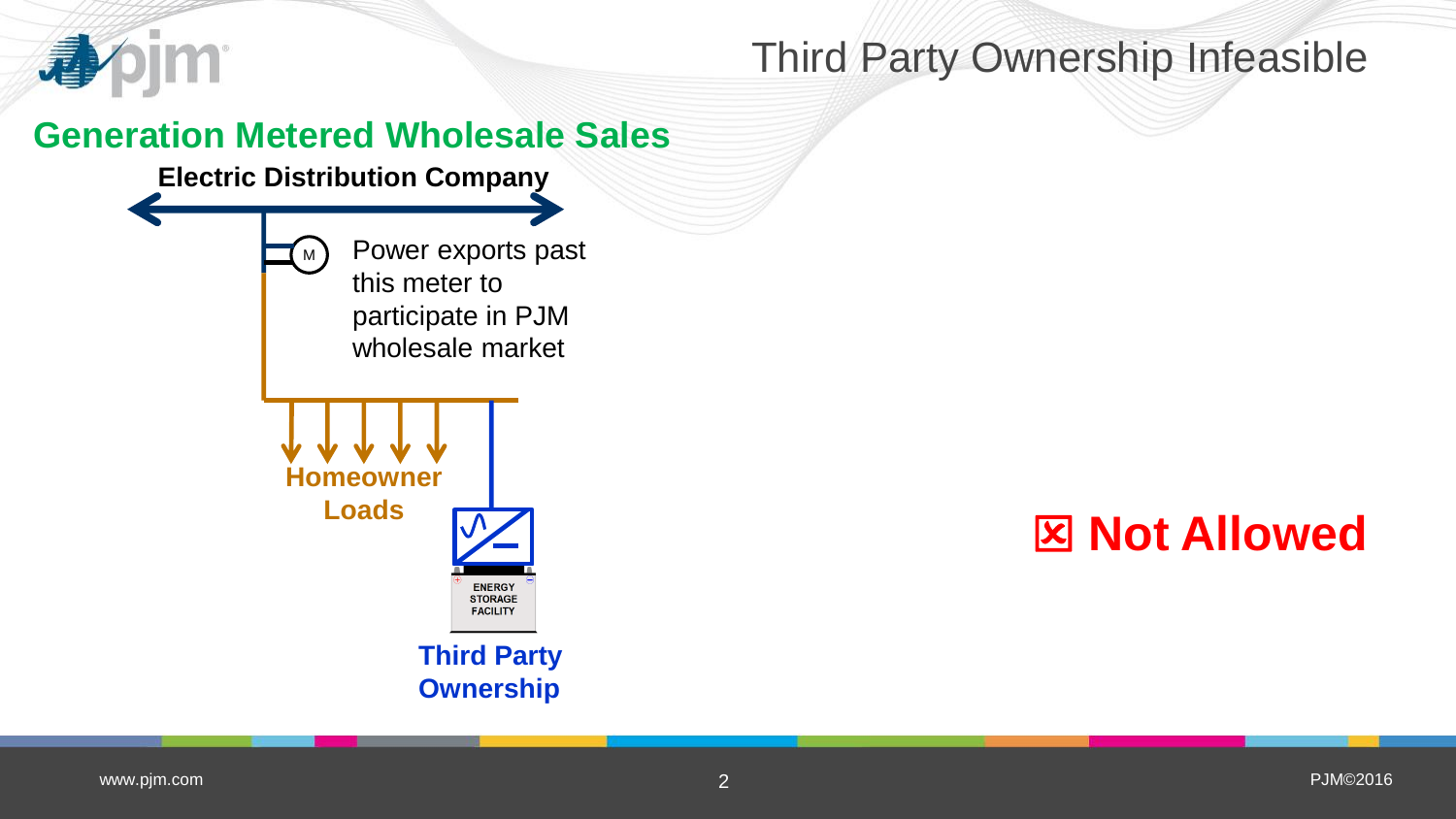

## Commercial Arrangements to Avoid 3rd Party Wheeling



**Customer Interconnection Facilities** are "owned and/or controlled, operated and maintained" by **Interconnecting Customer**.

• Failing that, power must be wheeled over third-party lines. This requires 3rd party to be a public utility,  $etc\rightarrow$  complicated. Hence: "Not Allowed" Scenario: DevCo owns Resource. Lisa owns house, incl. wires etc between Resource & Point of Interconnection.

#### **To Avoid 3rd Party wheeling in interconnection:**

- **Option A: DevCo is Interconnecting Customer.** 
	- Commercial arrangement for DevCo to "control, operate and maintain" Lisa's home wiring, breaker panel, etc. May be infeasible.
	- DevCo is Market Participant.
- **Option B:** Lisa is Interconnecting Customer.
	- Commercial arrangement: control of Resource from DevCo $\rightarrow$ Lisa.
	- For scheduling and settlements, Lisa can delegate market participation back to DevCo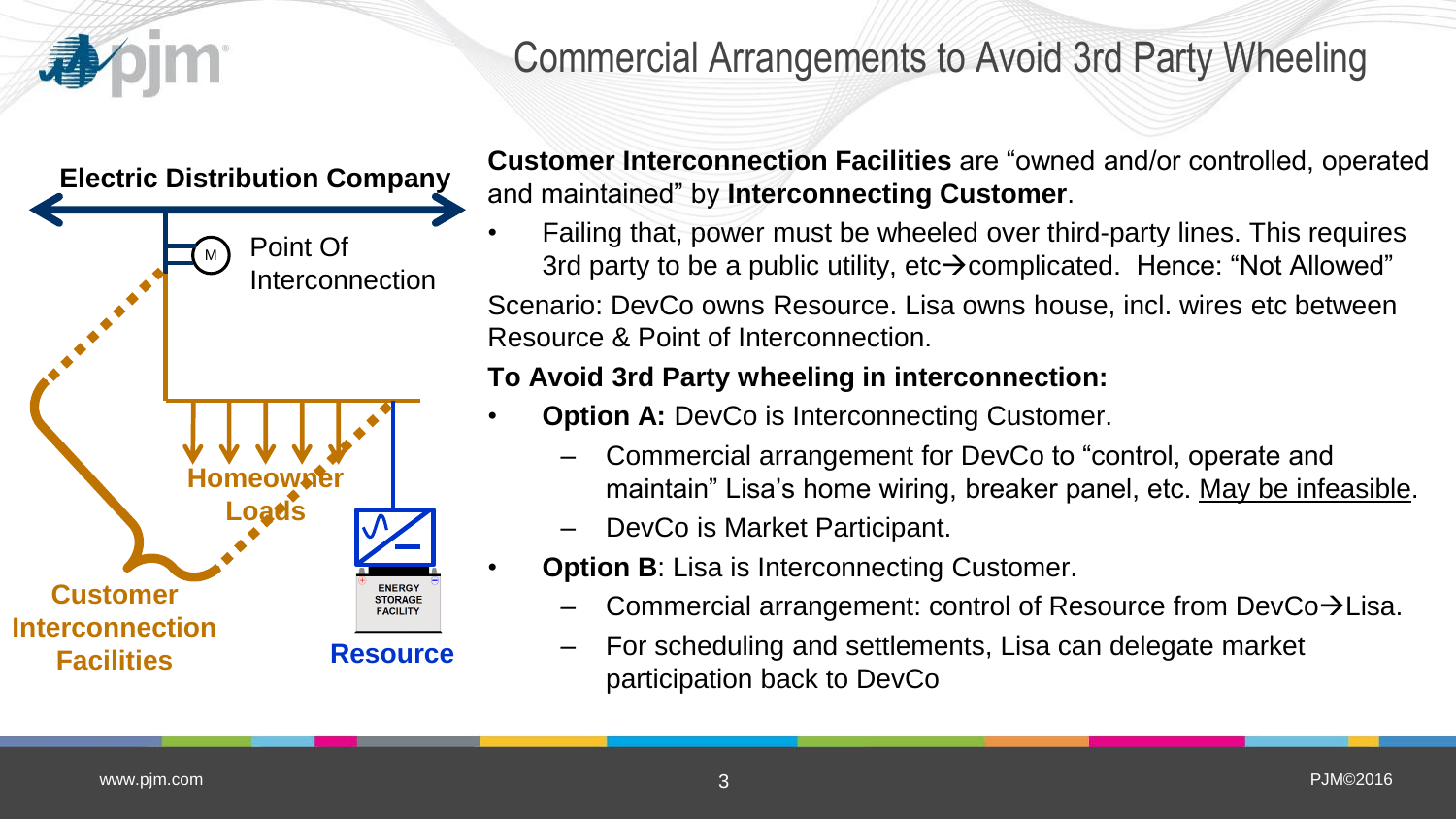

- PJM Generators (including storage) may aggregate if they share the same electrical location (Manual 11, sec. 2.3.3 page 19-20).
	- Offers and meter submissions are based on a single aggregate
	- Telemetry is not aggregated